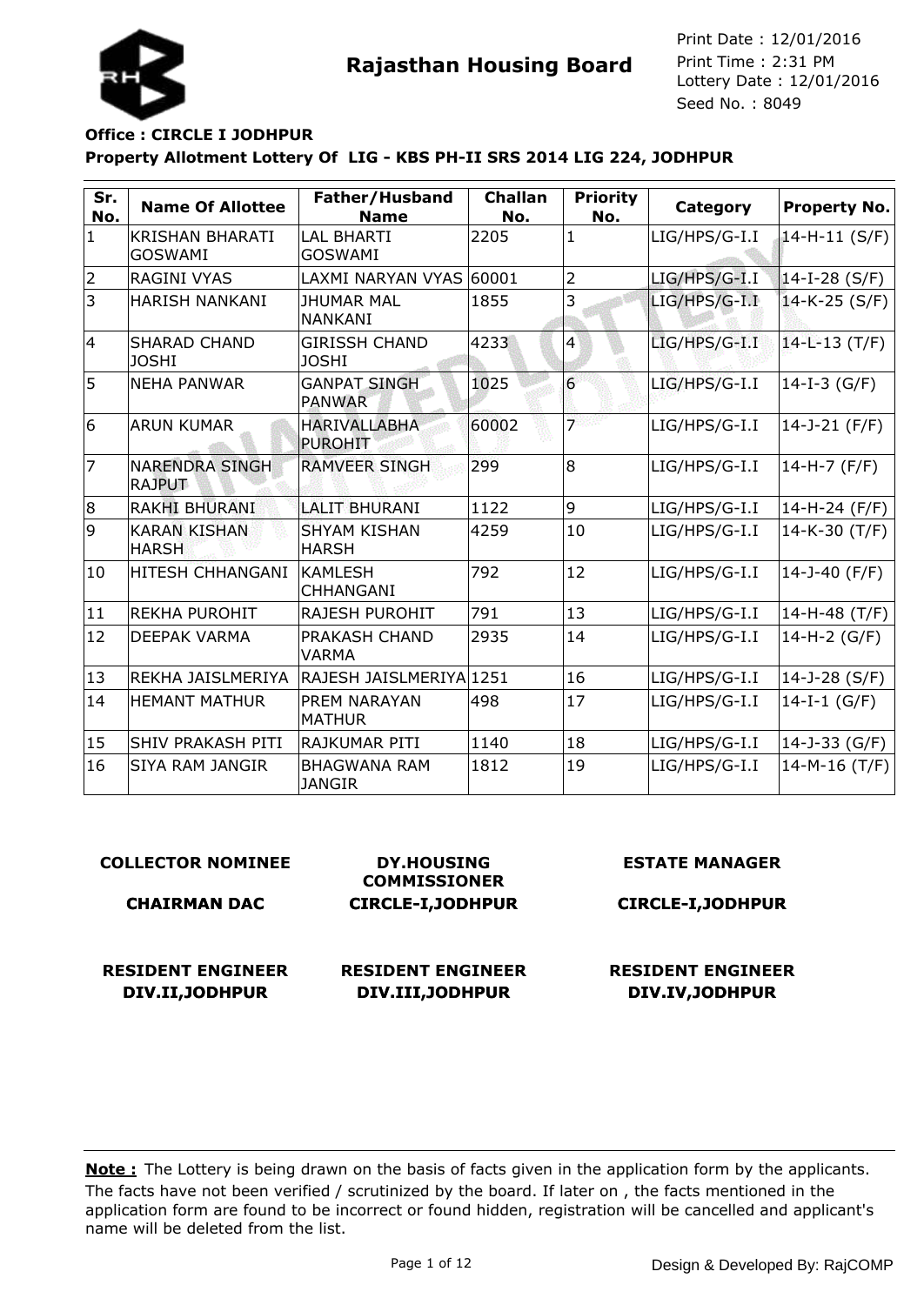

## **Property Allotment Lottery Of LIG - KBS PH-II SRS 2014 LIG 224, JODHPUR Office : CIRCLE I JODHPUR**

| Sr.<br>No. | <b>Name Of Allottee</b>               | Father/Husband<br><b>Name</b>           | <b>Challan</b><br>No. | <b>Priority</b><br>No. | Category       | <b>Property No.</b> |
|------------|---------------------------------------|-----------------------------------------|-----------------------|------------------------|----------------|---------------------|
| 17         | PINKI                                 | SHYAM LAL SOLANKI 2502                  |                       | 20                     | LIG/HPS/G-I.I  | $14 - K - 46$ (T/F) |
| 18         | <b>NIKHIL SINGHAL</b>                 | <b>ANIL KUMAR</b><br><b>SINGHAL</b>     | 2940                  | 21                     | LIG/HPS/G-I.I  | 14-K-22 (F/F)       |
| 19         | <b>DEVI LAL PALIWAL</b>               | TULSI RAM PALIWAL                       | 2516                  | 23                     | LIG/HPS/G-I.I  | 14-J-27 (S/F)       |
| 20         | <b>SHAILENDRA</b><br><b>CHOUHAN</b>   | <b>PRADEEP SINGH</b><br><b>CHOUHAN</b>  | 1778                  | 24                     | LIG/HPS/G-I.I  | 14-K-13 (T/F)       |
| 21         | URMILA FIDODA                         | <b>RAM KISHORE</b>                      | 4072                  | $\overline{2}$         | LIG/HPS/G-I.II | 14-M-4 (G/F)        |
| 22         | <b>HARSHIT MATHUR</b>                 | D.K. MATHUR                             | 392                   | 3                      | LIG/HPS/G-I.II | 14-J-16 $(T/F)$     |
| 23         | <b>SANGEETA SHARMA</b>                | <b>NARENDRA PRASAD</b><br><b>SHARMA</b> | 60004                 | $\mathbf{4}$           | LIG/HPS/G-I.II | 14-H-41 (S/F)       |
| 24         | <b>VIJAY SINGH PUNDIR SATYA SINGH</b> | <b>PUNDIR</b>                           | 561                   | 5                      | LIG/HPS/G-I.II | 14-K-36 (G/F)       |
| 25         | <b>MOHIT SINGHAL</b>                  | <b>VINOD KUMAR</b><br><b>SINGHAL</b>    | 60005                 | 6                      | LIG/HPS/G-I.II | 14-L-7 (F/F)        |
| 26         | <b>SUDHIR KUMAR</b>                   | <b>SURENDER KUMAR</b><br><b>VYAS</b>    | 1199                  | $\overline{7}$         | LIG/HPS/G-I.II | $14-K-34$ (G/F)     |
| 27         | ARUNA LOHRA                           | LT. MOTIKISHAN<br>LOHRA                 | 2855                  | 8                      | LIG/HPS/G-I.II | 14-L-5 (F/F)        |
| 28         | <b>ASHOK KUMAR</b>                    | <b>JAGDISH KUMAR</b>                    | 3348                  | 9                      | LIG/HPS/G-I.II | $14-L-15$ (T/F)     |
| 29         | <b>GANPATI</b>                        | <b>RAJENDRA KUMAR</b>                   | 2209                  | 10                     | LIG/HPS/G-I.II | 14-K-28 (S/F)       |
| 30         | <b>SEETA RAM RAV</b>                  | SAMPAT LAL RAV                          | 60006                 | 11                     | LIG/HPS/G-I.II | 14-J-22 (F/F)       |
| 31         | <b>KAMLESH CHOUHAN</b>                | <b>SOHANLAL</b><br><b>CHOUHAN</b>       | 584                   | 12                     | LIG/HPS/G-I.II | 14-K-37 (F/F)       |
| 32         | <b>SUNITI SONI</b>                    | LAXMI NARAYAN<br>SONI                   | 60007                 | 13                     | LIG/HPS/G-I.II | 14-K-11 (S/F)       |

| <b>COLLECTOR NOMINEE</b> | <b>DY.HOUSING</b><br><b>COMMISSIONER</b> | <b>ESTATE MANAGER</b>    |
|--------------------------|------------------------------------------|--------------------------|
| <b>CHAIRMAN DAC</b>      | <b>CIRCLE-I, JODHPUR</b>                 | <b>CIRCLE-I, JODHPUR</b> |
|                          |                                          |                          |
| <b>RESIDENT ENGINEER</b> | <b>RESIDENT ENGINEER</b>                 | <b>RESIDENT ENGINEER</b> |
| DIV.II, JODHPUR          | DIV.III, JODHPUR                         | DIV.IV, JODHPUR          |
|                          |                                          |                          |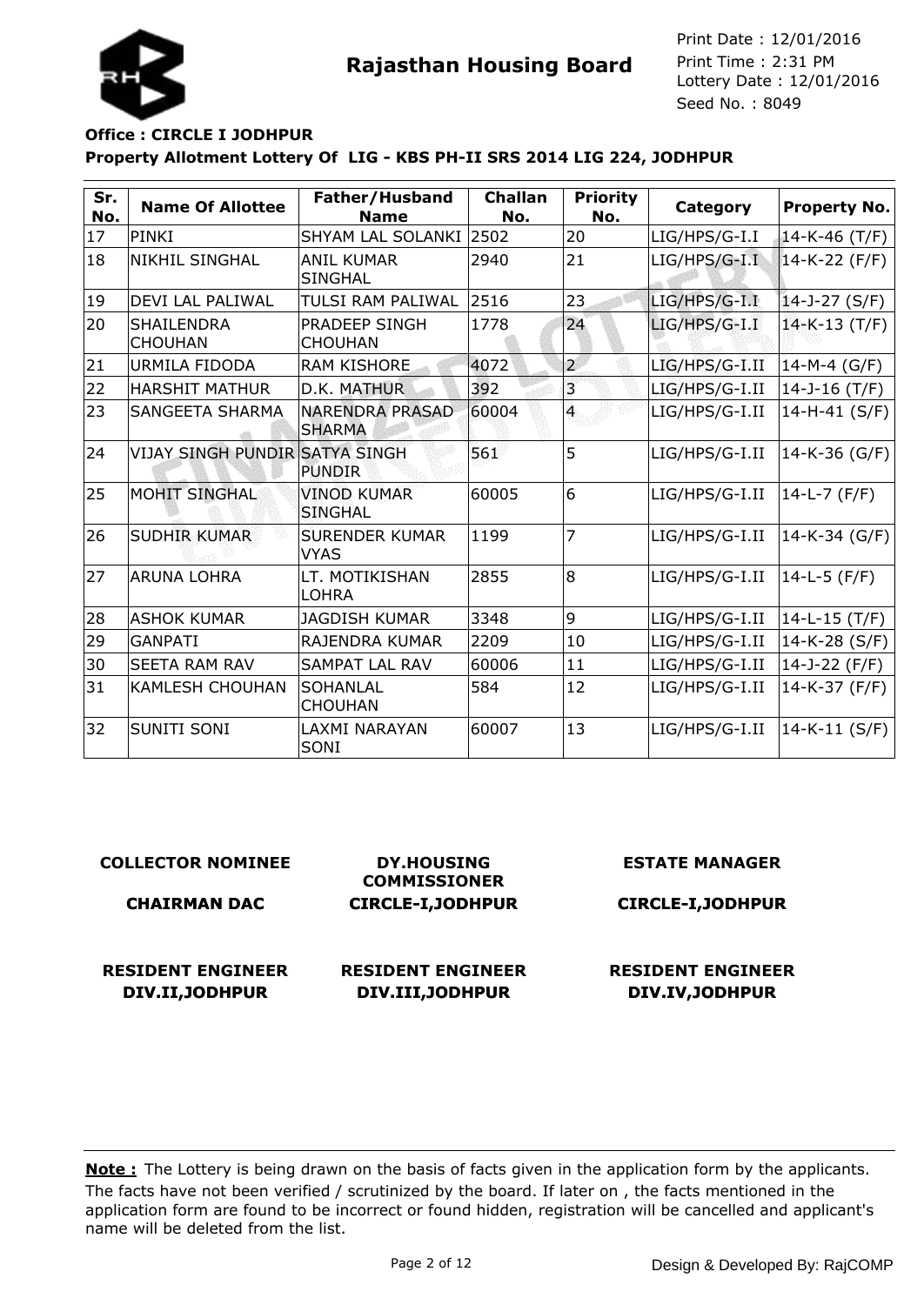



## **Property Allotment Lottery Of LIG - KBS PH-II SRS 2014 LIG 224, JODHPUR Office : CIRCLE I JODHPUR**

| Sr.<br>No. | <b>Name Of Allottee</b>               | Father/Husband<br><b>Name</b>           | <b>Challan</b><br>No. | <b>Priority</b><br>No. | Category       | <b>Property No.</b> |
|------------|---------------------------------------|-----------------------------------------|-----------------------|------------------------|----------------|---------------------|
| 33         | JITENDRA MUNDEL                       | <b>GHANSHAYM</b><br><b>MUNDEL</b>       | 1811                  | 14                     | LIG/HPS/G-I.II | $14-H-1$ (G/F)      |
| 34         | <b>SHEELA MANDAL</b>                  | <b>PREM SHUKAH</b><br><b>MANDAL</b>     | 3736                  | 15                     | LIG/HPS/G-I.II | $14-H-6$ (F/F)      |
| 35         | <b>GOVIND SINGH</b>                   | <b>MANOHAR SINGH</b>                    | 3725                  | 16                     | LIG/HPS/G-I.II | 14-J-37 (F/F)       |
| 36         | <b>AMAR SINGH</b>                     | <b>DHAN SINGH</b>                       | 611                   | 17                     | LIG/HPS/G-I.II | $14-N-15$ (T/F)     |
| 37         | PANKAJ VASU                           | <b>CHANDRA PRAKASH</b><br><b>VASU</b>   | 2661                  | 18                     | LIG/HPS/G-I.II | 14-J-38 (F/F)       |
| 38         | <b>RENU MATHUR</b>                    | LT.SH. ARUN KUMAR 3723<br><b>MATHUR</b> |                       | 19                     | LIG/HPS/G-I.II | 14-M-2 (G/F)        |
| 39         | RAMAWATAR YOGI                        | RAMCHANDRA YOGI                         | 60008                 | 20                     | LIG/HPS/G-I.II | 14-J-5 (F/F)        |
| 40         | <b>NAVDEEP MISHRA</b>                 | <b>MAHESH MISHRA</b>                    | 1186                  | $\mathbf{1}$           | LIG/HPS/G-II.I | $14 - J - 15$ (T/F) |
| 41         | <b>SWATI MATHUR</b>                   | <b>SUNIL KUMAR</b><br><b>MATHUR</b>     | 3602                  | $\overline{2}$         | LIG/HPS/G-II.I | $14-M-6$ (F/F)      |
| 42         | <b>BHIM SINGH</b><br><b>CHOUHAN</b>   | <b>LAXMAN SINGH</b>                     | 1076                  | 3                      | LIG/HPS/G-II.I | 14-H-8 (F/F)        |
| 43         | <b>KISHAN LAL</b>                     | <b>DHALARAM</b>                         | 2861                  | $\overline{4}$         | LIG/HPS/G-II.I | $14-K-33$ (G/F)     |
| 44         | <b>USHA KIRAN SEN</b>                 | <b>BAL KISHAN SEN</b>                   | 1985                  | 5                      | LIG/HPS/G-II.I | 14-K-5 (F/F)        |
| 45         | <b>RADHA DAVE</b>                     | <b>BABU LAL DAVE</b>                    | 60009                 | 6                      | LIG/HPS/G-II.I | 14-I-9 $(S/F)$      |
| 46         | <b>VIKRAM SINGH</b><br><b>PARIHAR</b> | <b>LAXMAN SINGH</b><br><b>PARIHAR</b>   | 3380                  | 7                      | LIG/HPS/G-II.I | $14-I-29$ (T/F)     |
| 47         | <b>ABDUL FARUK</b>                    | <b>ABDUL RAHUF</b>                      | 1742                  | 8                      | LIG/HPS/G-II.I | $14-M-7$ (F/F)      |
| 48         | <b>JAI CHAND VAID</b>                 | <b>MAAN MAL VAID</b>                    | 3917                  | 9                      | LIG/HPS/G-II.I | 14-I-22 (F/F)       |
| 49         | <b>SHUBHAM AGARWAL</b>                | İRAJNI KANT<br><b>AGARWAL</b>           | 100                   | 10                     | LIG/HPS/G-II.I | $14-N-6$ (F/F)      |

| <b>COLLECTOR NOMINEE</b>                    | <b>DY.HOUSING</b><br><b>COMMISSIONER</b>     | <b>ESTATE MANAGER</b>                       |
|---------------------------------------------|----------------------------------------------|---------------------------------------------|
| <b>CHAIRMAN DAC</b>                         | <b>CIRCLE-I, JODHPUR</b>                     | <b>CIRCLE-I, JODHPUR</b>                    |
| <b>RESIDENT ENGINEER</b><br>DIV.II, JODHPUR | <b>RESIDENT ENGINEER</b><br>DIV.III, JODHPUR | <b>RESIDENT ENGINEER</b><br>DIV.IV, JODHPUR |
|                                             |                                              |                                             |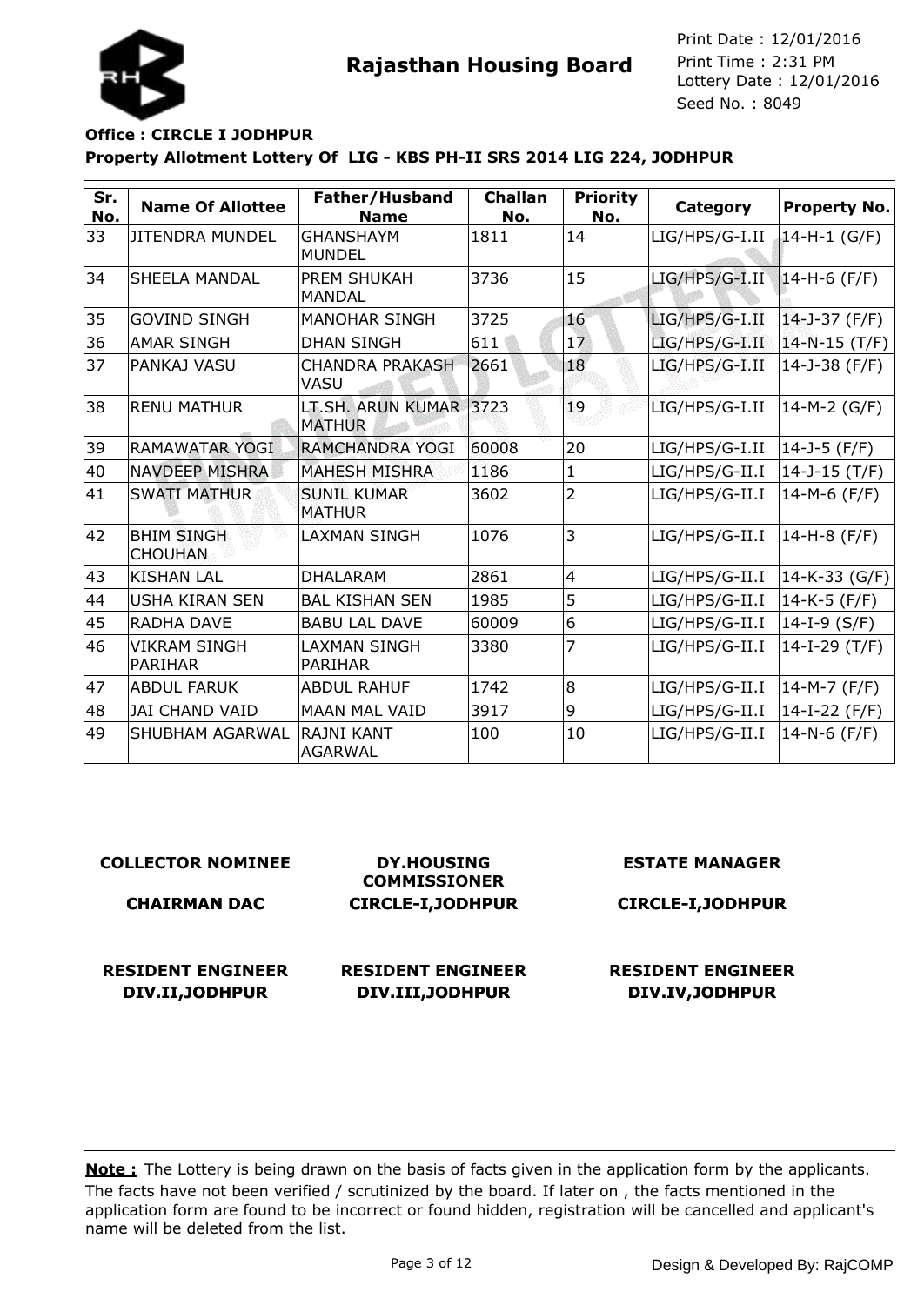



**Rajasthan Housing Board** Print Time : 2:31 PM<br>Lottery Date : 12/01/2016 Seed No. : 8049 Print Date : 12/01/2016 Print Time : 2:31 PM

## **Property Allotment Lottery Of LIG - KBS PH-II SRS 2014 LIG 224, JODHPUR Office : CIRCLE I JODHPUR**

| Sr.<br>No. | <b>Name Of Allottee</b>               | Father/Husband<br><b>Name</b>          | <b>Challan</b><br>No. | <b>Priority</b><br>No. | Category       | <b>Property No.</b> |
|------------|---------------------------------------|----------------------------------------|-----------------------|------------------------|----------------|---------------------|
| 50         | <b>KAMAL KUMAR</b><br><b>SAKHRANI</b> | L. SAKHRANI                            | 2421                  | 11                     | LIG/HPS/G-II.I | $14-L-11$ (S/F)     |
| 51         | <b>MADHU BALA</b><br><b>MATHUR</b>    | <b>D K MATHUR</b>                      | 2104                  | 12                     | LIG/HPS/G-II.I | $14-L-12$ (S/F)     |
| 52         | <b>PRAKASH CHIPPA</b>                 | RAMLAL CHIPPA                          | 2187                  | 14                     | LIG/HPS/G-II.I | $14-I-8$ (F/F)      |
| 53         | <b>SARITA BHATI</b>                   | <b>GOPAL RAM BHATI</b>                 | 4140                  | 15                     | LIG/HPS/G-II.I | 14-H-5 (F/F)        |
| 54         | <b>AVINASH VYAS</b>                   | <b>ASHWINI KUMAR</b><br><b>VYAS</b>    | 3363                  | 16                     | LIG/HPS/G-II.I | $14 - K - 1$ (G/F)  |
| 55         | RUCHI LODHA                           | <b>SUKH RAJ NAHAR</b>                  | 2882                  | 17                     | LIG/HPS/G-II.I | $14-K-35$ (G/F)     |
| 56         | <b>KELI DEVI</b>                      | <b>DEVA RAM</b>                        | 2405                  | 18                     | LIG/HPS/G-II.I | $14 - J - 13$ (T/F) |
| 57         | <b>DIGVIJAY SINGH</b>                 | <b>DALPAT SINGH</b>                    | 1866                  | 19                     | LIG/HPS/G-II.I | $14-I-14 (T/F)$     |
| 58         | <b>KAMAL SHARMA</b>                   | <b>ASHOK KUMAR</b><br><b>SHARMA</b>    | 1085                  | 20                     | LIG/HPS/G-II.I | 14-H-10 (S/F)       |
| 59         | <b>VINOD SOLANKI</b>                  | <b>JAGDISH SINGH</b><br><b>SOLANKI</b> | 1405                  | 21                     | LIG/HPS/G-II.I | 14-K-7 (F/F)        |
| 60         | <b>OM PRAKASH</b><br><b>SHARMA</b>    | LT.SH. SUVA LAL<br><b>SHARMA</b>       | 1267                  | 22                     | LIG/HPS/G-II.I | $14 - N - 5$ (F/F)  |
| 61         | <b>SHYAM LAL PATEL</b>                | <b>ASHA RAM</b>                        | 4008                  | 23                     | LIG/HPS/G-II.I | 14-K-31 (T/F)       |
| 62         | <b>JITENDRA KUMAR</b><br><b>VERMA</b> | <b>SOHAN LAL VERMA</b>                 | 2460                  | 24                     | LIG/HPS/G-II.I | 14-J-1 $(G/F)$      |
| 63         | <b>CHAGAN SINGH</b><br><b>CHOUHAN</b> | <b>RAWAT SINGH</b><br><b>CHOUHAN</b>   | 3878                  | 25                     | LIG/HPS/G-II.I | 14-J-6 (F/F)        |
| 64         | <b>MAHENDRA SINGH</b>                 | <b>SAWAR SINGH</b>                     | 831                   | 26                     | LIG/HPS/G-II.I | 14-M-9 (S/F)        |
| 65         | <b>BHEEKH SINGH</b><br><b>BHATTI</b>  | <b>SUJJAN SINGH</b>                    | 4163                  | 27                     | LIG/HPS/G-II.I | 14-M-12 (S/F)       |
| 66         | <b>DEEPAK MATHUR</b>                  | PUKHRAJ MATHUR                         | 60010                 | 28                     | LIG/HPS/G-II.I | 14-L-8 (F/F)        |

#### **COLLECTOR NOMINEE CHAIRMAN DAC DY.HOUSING COMMISSIONER CIRCLE-I,JODHPUR ESTATE MANAGER CIRCLE-I,JODHPUR RESIDENT ENGINEER DIV.II,JODHPUR RESIDENT ENGINEER DIV.III,JODHPUR RESIDENT ENGINEER DIV.IV,JODHPUR**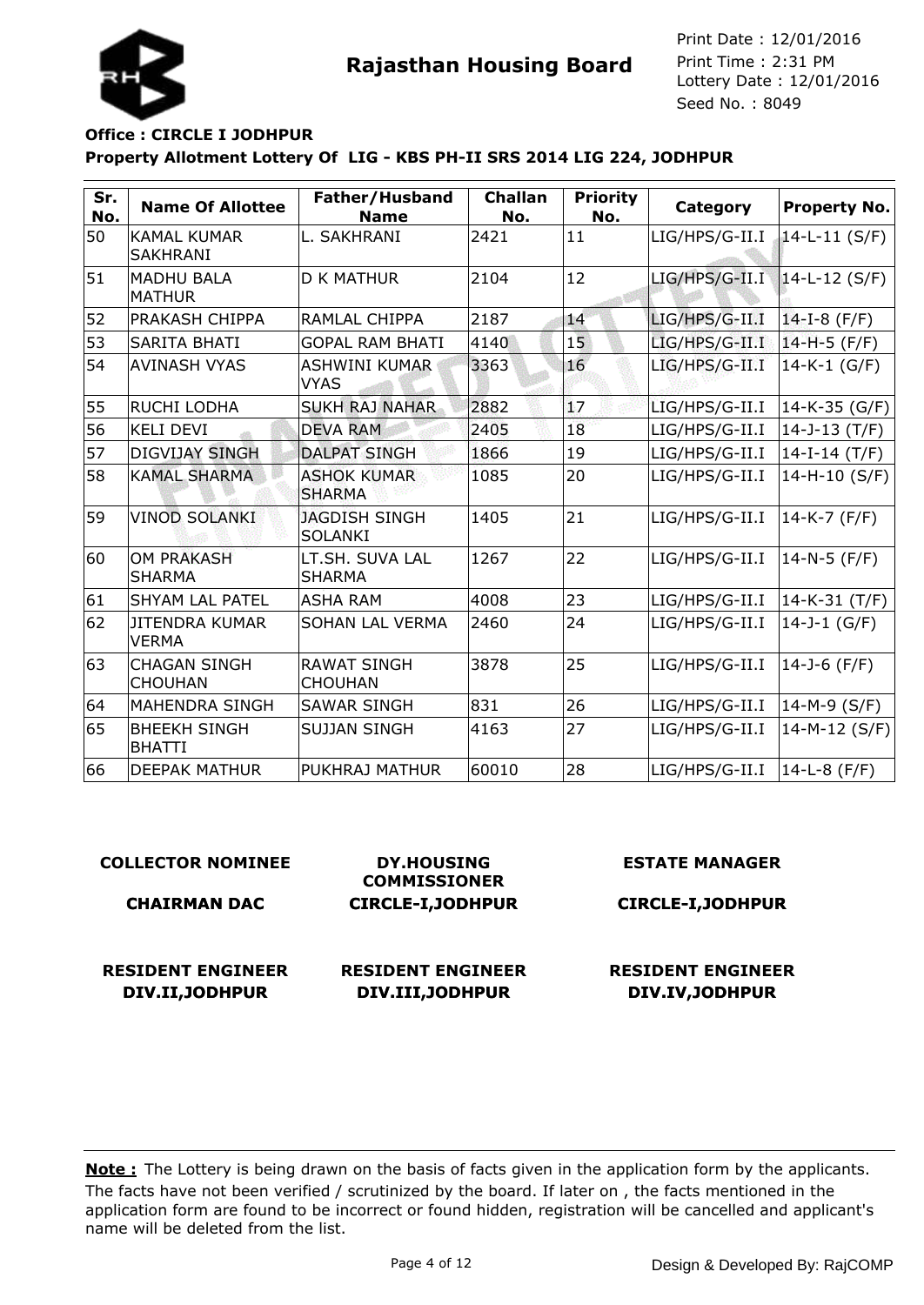



### **Property Allotment Lottery Of LIG - KBS PH-II SRS 2014 LIG 224, JODHPUR Office : CIRCLE I JODHPUR**

| Sr.<br>No. | <b>Name Of Allottee</b>                | Father/Husband<br><b>Name</b>          | <b>Challan</b><br>No. | <b>Priority</b><br>No. | Category                        | <b>Property No.</b> |
|------------|----------------------------------------|----------------------------------------|-----------------------|------------------------|---------------------------------|---------------------|
| 67         | PUROSHOTTAM DAS                        | KISHANLAL KHATRI                       | 200                   | 29                     | LIG/HPS/G-II.I                  | $14-H-46$ (T/F)     |
| 68         | <b>RAVI SINGH GEHLOT</b>               | <b>OM PRAKASH</b>                      | 907                   | 30                     | LIG/HPS/G-II.I                  | $14-K-2$ (G/F)      |
| 69         | <b>VINEET KEWALANI</b>                 | MURLI KEWALANI                         | 515                   | 31                     | LIG/HPS/G-II.I                  | $14-H-27 (S/F)$     |
| 70         | <b>LALIT SINGH</b>                     | <b>BABULAL</b>                         | 60011                 | 32                     | LIG/HPS/G-II.I                  | $14-M-5$ (F/F)      |
| 71         | <b>BHAGWAN SINGH</b>                   | <b>JETHU SINGH</b>                     | 4052                  | 33                     | LIG/HPS/G-II.I                  | 14-K-20 (G/F)       |
| 72         | RITIKA TOLANI                          | <b>KAMAL TOLANI</b>                    | 3226                  | 34                     | LIG/HPS/G-II.I                  | $14-K-3$ (G/F)      |
| 73         | <b>PRAVESH GIDWANI</b>                 | MURLI GIDWANI                          | 4195                  | 35                     | LIG/HPS/G-II.I                  | 14-H-45 (T/F)       |
| 74         | <b>SHYAM MALVIYA</b>                   | <b>JIVA RAM MALVIYA</b>                | 3411                  | 36                     | LIG/HPS/G-II.I                  | 14-H-28 (S/F)       |
| 75         | <b>NARPAT TAK</b>                      | <b>GORDHAN RAM</b>                     | 60012                 | 37                     | LIG/HPS/G-II.I                  | $14-H-4$ (G/F)      |
| 76         | <b>KAILASH SINGH</b><br><b>CHAUHAN</b> | LT. SH. KUSHAL<br><b>SINGH CHAUHAN</b> | 223                   | 38                     | LIG/HPS/G-II.I                  | 14-K-23 (F/F)       |
| 77         | <b>JASWANT SINGH</b>                   | <b>JAG MOHAN SINGH</b>                 | 4041                  | 39                     | LIG/HPS/G-II.I                  | 14-N-8 (F/F)        |
| 78         | <b>SATY NARYAN</b>                     | <b>SONA RAJ</b>                        | 173                   | 40                     | LIG/HPS/G-II.I                  | 14-H-23 (F/F)       |
| 79         | <b>OM PRAKASH</b>                      | <b>PARASRAM</b>                        | 390                   | 41                     | LIG/HPS/G-II.I                  | 14-K-47 (T/F)       |
| 80         | <b>SURESH</b>                          | MANGILAL                               | 1183                  | 1                      | $LIG/HPS/G-II.II$ 14-J-41 (S/F) |                     |
| 81         | <b>SAUBHAGYA SINGH</b><br><b>BHATI</b> | <b>BANVARI SINGH</b><br><b>BHATI</b>   | 1927                  | $\overline{2}$         | $LIG/HPS/G-II.II$  14-M-3 (G/F) |                     |
| 82         | <b>JAY SINGH BHATI</b>                 | <b>VIRENDRA SINGH</b><br><b>BHATI</b>  | 1645                  | 3                      | $LIG/HPS/G-II.II$ 14-J-47 (T/F) |                     |
| 83         | <b>MANSOOR ALI</b>                     | MOHAMMED SALEEM                        | 2985                  | $\overline{4}$         | LIG/HPS/G-II.II   14-H-47 (T/F) |                     |
| 84         | <b>UMMED SINGH</b><br><b>DEVRA</b>     | OM SINGH DEVRA                         | 1779                  | 5                      | $LIG/HPS/G-II.II$ 14-H-34 (G/F) |                     |
| 85         | <b>SUMER SINGH</b>                     | <b>DEVI SINGH</b>                      | 3566                  | 6                      | LIG/HPS/G-II.II   14-J-34 (G/F) |                     |
| 86         | DURGA                                  | <b>KAILASH</b>                         | 600                   | $\mathbf{1}$           | LIG/HPS/G-IV                    | 14-K-24 (F/F)       |
| 87         | <b>ANITA</b>                           | <b>PANKAJ</b>                          | 2231                  | $\overline{2}$         | LIG/HPS/G-IV                    | 14-H-21 (F/F)       |

# **COLLECTOR NOMINEE**

#### **CHAIRMAN DAC**

**RESIDENT ENGINEER DIV.II,JODHPUR**

**DY.HOUSING COMMISSIONER CIRCLE-I,JODHPUR**

## **RESIDENT ENGINEER DIV.III,JODHPUR**

#### **ESTATE MANAGER**

## **CIRCLE-I,JODHPUR**

## **RESIDENT ENGINEER DIV.IV,JODHPUR**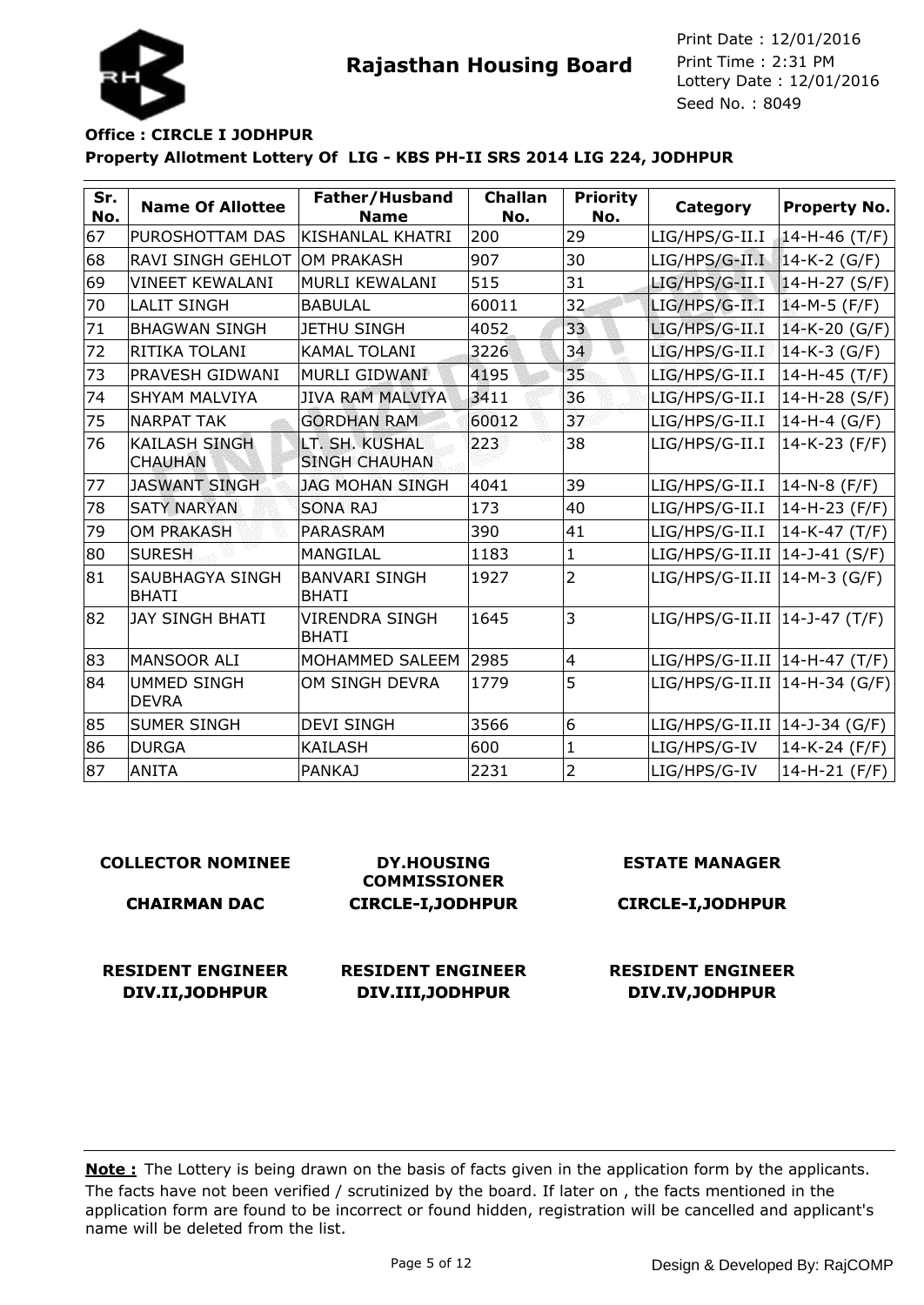

## **Property Allotment Lottery Of LIG - KBS PH-II SRS 2014 LIG 224, JODHPUR Office : CIRCLE I JODHPUR**

| Sr.<br>No. | <b>Name Of Allottee</b>                 | Father/Husband<br><b>Name</b>         | <b>Challan</b><br>No. | <b>Priority</b><br>No. | Category     | <b>Property No.</b> |
|------------|-----------------------------------------|---------------------------------------|-----------------------|------------------------|--------------|---------------------|
| 88         | DRMARAM BAWARI                          | <b>LAXMAN RAM</b>                     | 3900                  | 3                      | LIG/HPS/G-IV | 14-J-12 (S/F)       |
| 89         | <b>AMIT LOHIYA</b>                      | RAJ KUMAR                             | 1574                  | $\overline{4}$         | LIG/HPS/G-IV | 14-H-42 (S/F)       |
| 90         | <b>JAINA</b>                            | <b>BHAWAR LAL</b>                     | 4198                  | 6                      | LIG/HPS/G-IV | 14-H-30 (T/F)       |
| 91         | <b>PARMESHWAR</b><br><b>CHAVARIYA</b>   | <b>TARA CHAND</b><br><b>CHAVARIYA</b> | 2372                  | 7                      | LIG/HPS/G-IV | $14-M-14$ (T/F)     |
| 92         | <b>MAHENDRA KUMAR</b>                   | <b>BANSHIDHAR</b>                     | 2788                  | 8 <sup>1</sup>         | LIG/HPS/G-IV | 14-H-31 (T/F)       |
| 93         | <b>KIRAN KUMARI</b>                     | <b>JAI VEER</b>                       | 4309                  | 10                     | LIG/HPS/G-IV | $14-L-14$ (T/F)     |
| 94         | PUKHRAJ TANWAR                          | <b>SHAYAM LAL</b><br><b>TANWAR</b>    | 270                   | H 1                    | LIG/HPS/G-IV | $14-K-6$ (F/F)      |
| 95         | <b>MOHINI</b>                           | <b>GULAB CHAND</b><br><b>MEGHWAL</b>  | 2691                  | 12                     | LIG/HPS/G-IV | 14-K-44 (S/F)       |
| 96         | <b>MUKESH KUMAR</b><br><b>SALVI</b>     | PUSHKAR LAL SALVI                     | 1263                  | 14                     | LIG/HPS/G-IV | 14-I-27 $(S/F)$     |
| 97         | <b>RAVI KUMAR</b>                       | <b>BHOMA RAM</b>                      | 700                   | 15                     | LIG/HPS/G-IV | $14-K-45$ (T/F)     |
| 98         | <b>ALKA HALDANIA</b>                    | <b>BHARAT</b>                         | 835                   | 16                     | LIG/HPS/G-IV | 14-I-26 (S/F)       |
| 99         | <b>DHARMENDRA</b>                       | <b>KANHIYA LAL</b>                    | 3716                  | 17                     | LIG/HPS/G-IV | $14 - J - 30$ (T/F) |
| 100        | <b>SUNITA GOYAL</b>                     | <b>RAM CHANDRA</b><br><b>GOYAL</b>    | 1954                  | 18                     | LIG/HPS/G-IV | 14-H-9 (S/F)        |
| 101        | <b>SHANKAR LAL</b>                      | <b>HARJI RAM</b>                      | 1599                  | 19                     | LIG/HPS/G-IV | 14-K-10 (S/F)       |
| 102        | <b>BHRAT KUMAR</b>                      | <b>ASHOK KUMAR</b>                    | 3652                  | 20                     | LIG/HPS/G-IV | $14 - N - 9 (S/F)$  |
| 103        | MUKESH MEGHWAL                          | <b>DHARMPAL</b><br><b>MEGHWAL</b>     | 1832                  | 21                     | LIG/HPS/G-IV | 14-K-42 (S/F)       |
| 104        | <b>MAHENDRA KUMAR</b><br><b>PARIHAR</b> | PRITHVI RAJ<br><b>PARIHAR</b>         | 347                   | 22                     | LIG/HPS/G-IV | 14-H-39 (F/F)       |
| 105        | <b>BHAGWAN PRAKASH</b>                  | <b>KISHAN LAL</b>                     | 2354                  | 23                     | LIG/HPS/G-IV | 14-H-12 (S/F)       |
| 106        | <b>BHAWARLAL</b>                        | <b>DHANNARAM</b>                      | 2252                  | 25                     | LIG/HPS/G-IV | 14-H-26 (S/F)       |

| <b>COLLECTOR NOMINEE</b>                    | <b>DY.HOUSING</b><br><b>COMMISSIONER</b>     | <b>ESTATE MANAGER</b>                       |
|---------------------------------------------|----------------------------------------------|---------------------------------------------|
| <b>CHAIRMAN DAC</b>                         | <b>CIRCLE-I, JODHPUR</b>                     | <b>CIRCLE-I, JODHPUR</b>                    |
| <b>RESIDENT ENGINEER</b><br>DIV.II, JODHPUR | <b>RESIDENT ENGINEER</b><br>DIV.III, JODHPUR | <b>RESIDENT ENGINEER</b><br>DIV.IV, JODHPUR |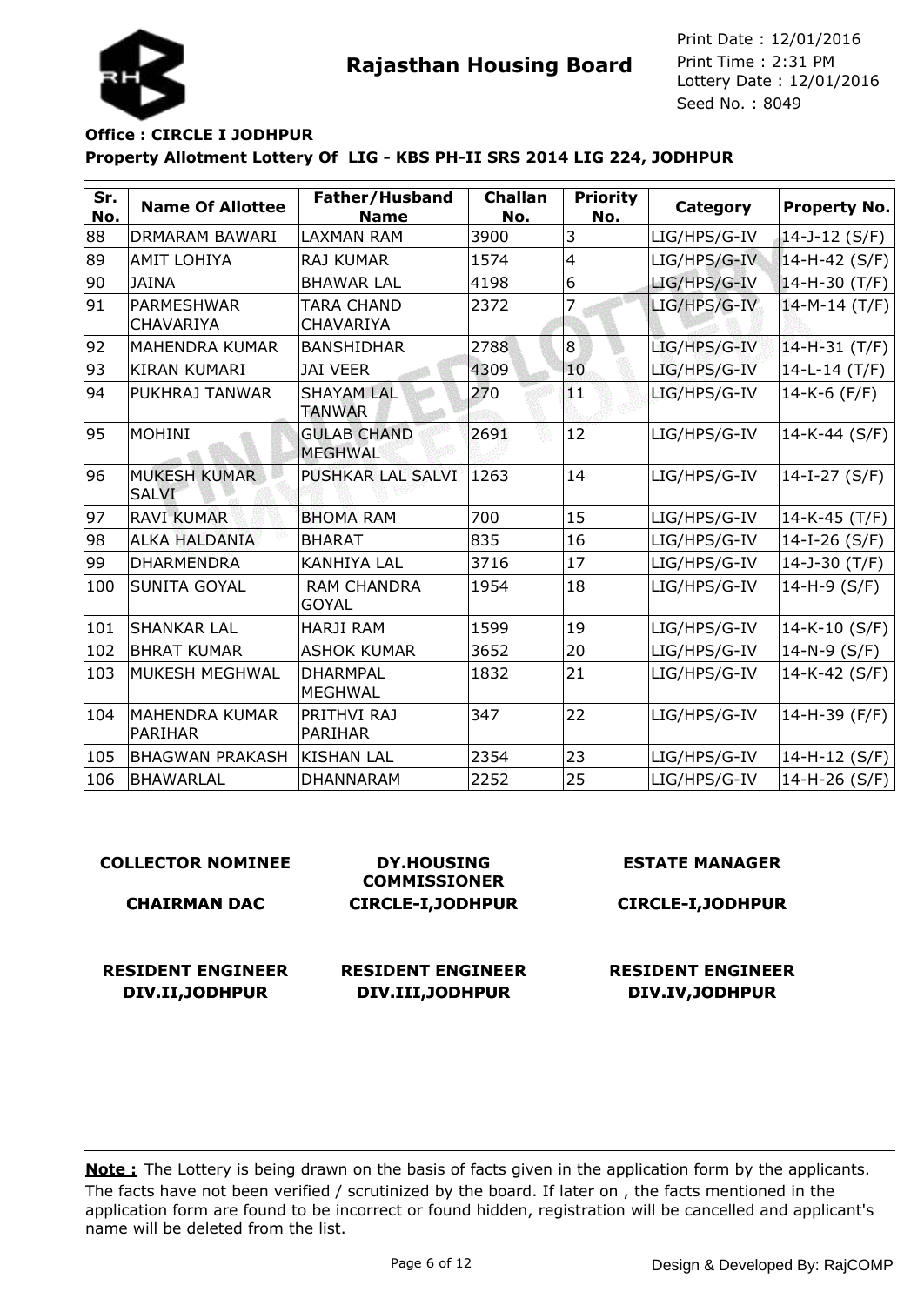

## **Property Allotment Lottery Of LIG - KBS PH-II SRS 2014 LIG 224, JODHPUR Office : CIRCLE I JODHPUR**

| Sr.<br>No. | <b>Name Of Allottee</b>             | Father/Husband<br><b>Name</b>          | <b>Challan</b><br>No. | <b>Priority</b><br>No. | Category                      | <b>Property No.</b> |
|------------|-------------------------------------|----------------------------------------|-----------------------|------------------------|-------------------------------|---------------------|
| 107        | IMOHAN RAM<br><b>MEGHWAL</b>        | <b>KHEEMA RAM</b><br><b>MEGHWAL</b>    | 4059                  | 26                     | LIG/HPS/G-IV                  | 14-J-46 $(T/F)$     |
| 108        | <b>BAHADUR SINGH</b>                | <b>SHANKAR LAL</b>                     | 2324                  | 27                     | LIG/HPS/G-IV                  | $14-H-33(G/F)$      |
| 109        | MUNNI DEVI                          | JETA RAM MEGHWAL                       | 1641                  | 28                     | LIG/HPS/G-IV                  | 14-I-4 (G/F)        |
| 110        | <b>GORDHAN RAM</b>                  | <b>KALU RAM</b>                        | 3530                  | 30                     | LIG/HPS/G-IV                  | $14-L-1$ (G/F)      |
| 111        | <b>ASHOK KUMAR</b>                  | <b>BANSI LAL</b>                       | 3968                  | 31                     | LIG/HPS/G-IV                  | $14-I-6$ (F/F)      |
| 112        | <b>AMAR LAL MERTHA</b>              | <b>UDAYRAJ MERTHA</b>                  | 1021                  | 32                     | LIG/HPS/G-IV                  | 14-H-3 (G/F)        |
| 113        | <b>SHYAM LAL</b>                    | <b>BHALARM SONGRA</b>                  | 3694                  | 33                     | LIG/HPS/G-IV                  | 14-L-2 (G/F)        |
| 114        | <b>PAPPA RAM</b>                    | <b>MALLA RAM</b>                       | 805                   | T                      | LIG/HPS/G-IX.I                | $14 - J - 35$ (G/F) |
| 115        | <b>RAMSUKH</b>                      | <b>BHAGWAN RAM</b>                     | 3651                  | $\overline{2}$         | LIG/HPS/G-IX.I                | $14 - J - 36$ (G/F) |
| 116        | <b>VAISALI BHATIA</b>               | NIRMALA BHATIA                         | 2261                  | $\mathbf{1}$           | $LIG/HPS/G-IX.II 14-J-2(G/F)$ |                     |
| 117        | <b>SHANKER LAL</b><br><b>JANGID</b> | <b>CHAUT MAL JANGID</b>                | 4362                  | $\overline{2}$         | $LIG/HPS/G-IX.II 14-N-4(G/F)$ |                     |
| 118        | <b>PRAMOD SINGH</b>                 | <b>BHANWAR SINGH</b>                   | 60025                 | $\mathbf{1}$           | LIG/HPS/G-<br>IX.III          | $14-I-19(G/F)$      |
| 119        | <b>VIJAYA SINGH</b>                 | <b>KHENGAR SINGH</b>                   | 60026                 | $\overline{2}$         | LIG/HPS/G-<br>IX.III          | 14-J-20 (G/F)       |
| 120        | BHARAT LAL MEENA                    | <b>GIRIRAJ PRASAD</b><br><b>MEENA</b>  | 1272                  | $\mathbf{1}$           | LIG/HPS/G-V                   | $14-I-12(S/F)$      |
| 121        | <b>SANTOSH MEENA</b>                | <b>JAGDISH NARAYAN</b><br><b>MEENA</b> | 3292                  | $\overline{2}$         | LIG/HPS/G-V                   | 14-K-27 (S/F)       |
| 122        | <b>GAUTAM DAS</b>                   | LIMOMAL                                | 3773                  | 3                      | LIG/HPS/G-V                   | $14 - N - 13$ (T/F) |
| 123        | NEKRAM                              | <b>MOHAN LAL</b>                       | 2769                  | $\overline{4}$         | LIG/HPS/G-V                   | $14-H-32(T/F)$      |
| 124        | <b>HUKAM CHAND</b><br>MEENA         | KISHAN LAL MEENA                       | 60021                 | 5                      | LIG/HPS/G-V                   | $14-I-13(T/F)$      |
| 125        | MURLI LAL MEENA                     | <b>RAM GOPAL</b>                       | 592                   | $\overline{7}$         | LIG/HPS/G-V                   | 14-I-30 $(T/F)$     |

## **COLLECTOR NOMINEE**

#### **CHAIRMAN DAC**

**DY.HOUSING COMMISSIONER CIRCLE-I,JODHPUR**

#### **RESIDENT ENGINEER DIV.II,JODHPUR**

**RESIDENT ENGINEER DIV.III,JODHPUR**

#### **ESTATE MANAGER**

**CIRCLE-I,JODHPUR**

## **RESIDENT ENGINEER DIV.IV,JODHPUR**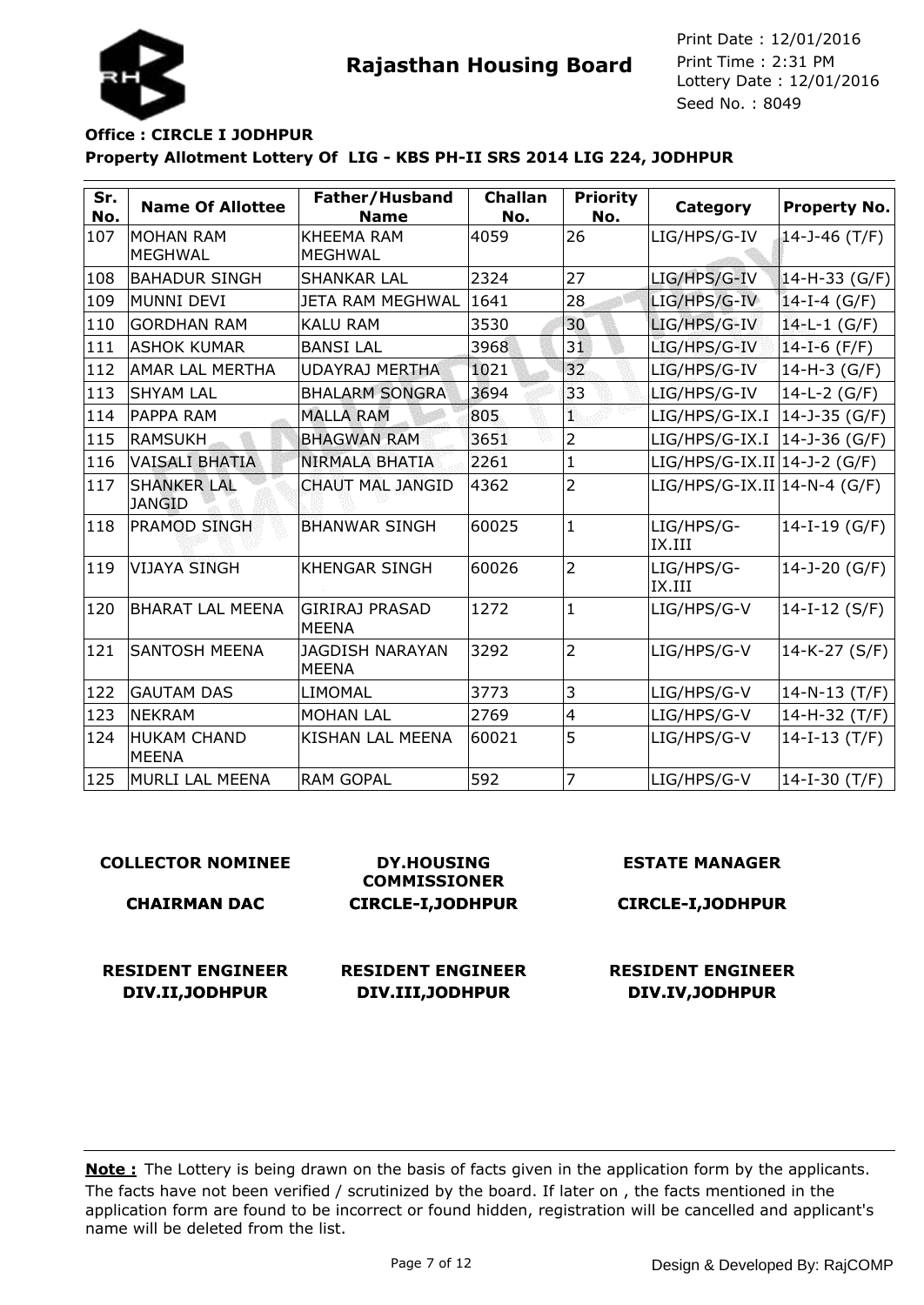



## **Property Allotment Lottery Of LIG - KBS PH-II SRS 2014 LIG 224, JODHPUR Office : CIRCLE I JODHPUR**

| Sr.<br>No. | <b>Name Of Allottee</b>               | Father/Husband<br><b>Name</b>        | <b>Challan</b><br>No. | <b>Priority</b><br>No. | Category       | <b>Property No.</b> |
|------------|---------------------------------------|--------------------------------------|-----------------------|------------------------|----------------|---------------------|
| 126        | MADHUSUDAN                            | <b>KALURAM</b>                       | 444                   | 8                      | LIG/HPS/G-V    | 14-J-18 (G/F)       |
| 127        | <b>KAMAL KUMAR</b><br><b>MEENA</b>    | <b>BABU LAL</b>                      | 2721                  | 9                      | LIG/HPS/G-V    | $14-I-24$ (F/F)     |
| 128        | KAVITA                                | <b>BHOMA RAM</b>                     | 3670                  | 11                     | LIG/HPS/G-V    | $14 - N - 1$ (G/F)  |
| 129        | MHAVEER MEENA                         | <b>BHERULAL</b>                      | 2725                  | 13                     | LIG/HPS/G-V    | $14-L-4$ (G/F)      |
| 130        | <b>SURAJ MAL</b>                      | <b>MOTILAL</b>                       | 2755                  | 14                     | LIG/HPS/G-V    | 14-M-10 (S/F)       |
| 131        | <b>DINESH KUMAR</b><br><b>MEENA</b>   | <b>CHOTU LAL</b>                     | 2724                  | 15 <sub>1</sub>        | LIG/HPS/G-V    | $14-H-14(T/F)$      |
| 132        | <b>SURESH KUMAR</b>                   | MODU LAL MEENA                       | 2345                  | 16                     | LIG/HPS/G-V    | $14-I-31$ (T/F)     |
| 133        | <b>GOVIND RAM</b>                     | <b>PUSHA RAM</b>                     | 1611                  | 18                     | LIG/HPS/G-V    | 14-J-8 $(F/F)$      |
| 134        | <b>SADORA DEVI</b>                    | <b>MANJI LAL</b>                     | 3825                  | 21                     | LIG/HPS/G-V    | $14-K-15$ (T/F)     |
| 135        | POOJA MEENA                           | <b>GHANSHAYAM</b><br><b>MEENA</b>    | 3246                  | 23                     | LIG/HPS/G-V    | 14-I-32 $(T/F)$     |
| 136        | <b>TANU RAM</b>                       | <b>TAGA RAM</b>                      | 2482                  | 24                     | LIG/HPS/G-V    | $14-I-11(S/F)$      |
| 137        | <b>JITENDRA KUMAR</b><br><b>MEENA</b> | <b>BADRI NARAYAN</b><br><b>MEENA</b> | 3118                  | 25                     | LIG/HPS/G-V    | 14-I-5 $(F/F)$      |
| 138        | <b>USHA MEENA</b>                     | <b>GHANSHAYAM</b><br><b>MEENA</b>    | 3244                  | 26                     | LIG/HPS/G-V    | 14-K-38 (F/F)       |
| 139        | <b>BABU LAL MEENA</b>                 | ROOP NATH MEENA                      | 60022                 | 27                     | LIG/HPS/G-V    | $14 - J - 10$ (S/F) |
| 140        | <b>MOOL SINGH</b>                     | <b>NARAYAN SINGH</b>                 | 76                    | $\mathbf{1}$           | LIG/HPS/G-VIII | 14-K-26 (S/F)       |
| 141        | <b>GAUTAM DEV TYAGI</b>               | <b>RAM NIWAS TYAGI</b>               | 3955                  | $\overline{2}$         | LIG/HPS/G-VIII | $14 - N - 16$ (T/F) |
| 142        | <b>RAJENDER SINGH</b><br><b>BHATI</b> | <b>JASWANT SINGH</b><br><b>BAHTI</b> | 4248                  | 3                      | LIG/HPS/G-VIII | 14-I-23 (F/F)       |
| 143        | <b>BHOM SINGH</b><br><b>RATHORE</b>   | UTTAM SINGH<br><b>RATHORE</b>        | 260                   | $\overline{4}$         | LIG/HPS/G-VIII | 14-H-16 (T/F)       |
| 144        | <b>PRAKASH VYAS</b>                   | <b>NAVNEET VYAS</b>                  | 641                   | $\mathbf{1}$           | LIG/ORS/G-I.I  | 14-H-25 (S/F)       |

| <b>COLLECTOR NOMINEE</b> | <b>DY.HOUSING</b><br><b>COMMISSIONER</b> | <b>ESTATE MANAGER</b>    |
|--------------------------|------------------------------------------|--------------------------|
| <b>CHAIRMAN DAC</b>      | <b>CIRCLE-I, JODHPUR</b>                 | <b>CIRCLE-I, JODHPUR</b> |
| <b>RESIDENT ENGINEER</b> | <b>RESIDENT ENGINEER</b>                 | <b>RESIDENT ENGINEER</b> |
| DIV.II, JODHPUR          | DIV.III, JODHPUR                         | DIV.IV, JODHPUR          |
|                          |                                          |                          |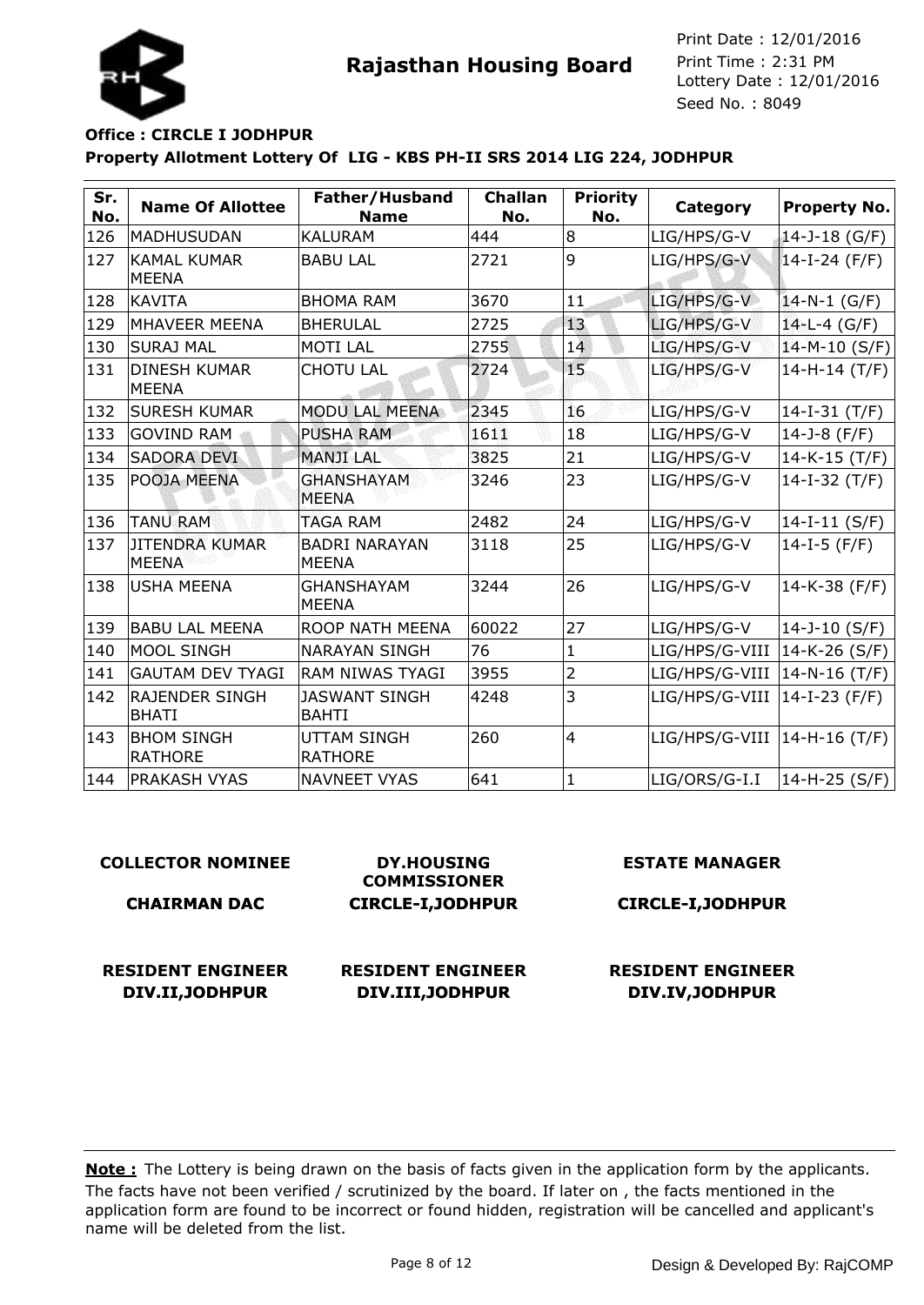



## **Property Allotment Lottery Of LIG - KBS PH-II SRS 2014 LIG 224, JODHPUR Office : CIRCLE I JODHPUR**

| Sr.<br>No. | <b>Name Of Allottee</b>                | Father/Husband<br><b>Name</b>         | <b>Challan</b><br>No. | <b>Priority</b><br>No. | Category       | <b>Property No.</b>  |
|------------|----------------------------------------|---------------------------------------|-----------------------|------------------------|----------------|----------------------|
| 145        | MOHD. AARIF                            | MOHD. AYUB                            | 709                   | 2                      | LIG/ORS/G-I.I  | $14 - K - 40$ (F/F)  |
| 146        | <b>NEELAM PUNDIR</b>                   | S.P.SINGH                             | 782                   | 3                      | LIG/ORS/G-I.I  | $14 - 3 - 42$ (S/F)  |
| 147        | <b>REETA DEVI</b>                      | <b>MAHENDRA KUMAR</b><br><b>SINGH</b> | 1882                  | $\overline{4}$         | LIG/ORS/G-I.I  | $14-M-8$ (F/F)       |
| 148        | SUNITA JOSHI                           | <b>KAMAL KISHORE</b>                  | 3661                  | 5                      | LIG/ORS/G-I.I  | 14-K-43 (S/F)        |
| 149        | <b>RASHMI PARIHAR</b>                  | <b>MANISH PARIHAR</b>                 | 1138                  | $\bf8$                 | LIG/ORS/G-I.I  | $14-N-3$ (G/F)       |
| 150        | <b>AKASH VAID</b>                      | <b>SURESH KUMAR</b><br>VAID           | 4165                  | $\overline{9}$         | LIG/ORS/G-I.I  | 14-H-19 (G/F)        |
| 151        | SONALI                                 | <b>KAILASH CHANDRA</b>                | 3741                  | йŁ.                    | LIG/ORS/G-I.I  | $ 14-H-18(G/F) $     |
| 152        | <b>ANIL KUMAR</b><br><b>RAMDEV</b>     | LT.SH. RADHA<br><b>KISHAN RAMDEV</b>  | 4499                  | 12                     | LIG/ORS/G-I.I  | 14-H-36 (G/F)        |
| 153        | <b>PRADHUMAN SINGH</b><br><b>BHATI</b> | <b>NARAYAN SINGH</b><br><b>BHATI</b>  | 2867                  | 13                     | LIG/ORS/G-I.I  | 14-H-38 (F/F)        |
| 154        | <b>VIKAS</b>                           | <b>SATBEER SINGH</b>                  | 4017                  | 14                     | LIG/ORS/G-I.I  | $14-N-11(S/F)$       |
| 155        | <b>DIPALI TOMAR</b>                    | <b>RAKESH TOMAR</b>                   | 784                   | 15                     | LIG/ORS/G-I.I  | 14-L-6 $(F/F)$       |
| 156        | M. TAHIR ALI                           | AJMAT ALI                             | 2700                  | 16                     | LIG/ORS/G-I.I  | 14-K-48 (T/F)        |
| 157        | PARMESHWARI<br><b>JOSHI</b>            | CHANCHAL PRAKASH 1189                 |                       | 1                      | LIG/ORS/G-I.II | 14-K-41 (S/F)        |
| 158        | <b>ARCHANA VYAS</b>                    | <b>SHRIRAM VYAS</b>                   | 4485                  | $\overline{2}$         | LIG/ORS/G-I.II | 14-J-48 (T/F)        |
| 159        | <b>KAVITA SINGH</b>                    | <b>MAHARATHI SINGH</b>                | 4223                  | $\mathbf{1}$           | LIG/ORS/G-II.I | 14-H-29 (T/F)        |
| 160        | PIRYANKA DEVI                          | <b>DHANNA RAM</b>                     | 2639                  | 2                      | LIG/ORS/G-II.I | $14-I-15$ (T/F)      |
| 161        | <b>GOVIND SINGH</b>                    | <b>JUNJAR SINGH</b>                   | 3335                  | 3                      | LIG/ORS/G-II.I | $14-I-17(G/F)$       |
| 162        | RASHMI VAISHNAV                        | <b>OM PRAKASH</b><br>VAISHNAV         | 4143                  | $\overline{4}$         | LIG/ORS/G-II.I | 14-J-25 (S/F)        |
| 163        | <b>RAGHUNATH SINGH</b>                 | <b>ACHAL SINGH</b>                    | 3358                  | 5                      | LIG/ORS/G-II.I | $ 14 - 3 - 45(T/F) $ |

| <b>COLLECTOR NOMINEE</b> | <b>DY.HOUSING</b><br><b>COMMISSIONER</b> |                          |  |
|--------------------------|------------------------------------------|--------------------------|--|
| <b>CHAIRMAN DAC</b>      | <b>CIRCLE-I, JODHPUR</b>                 | <b>CIRCLE-I, JODHPUR</b> |  |
| <b>RESIDENT ENGINEER</b> | <b>RESIDENT ENGINEER</b>                 | <b>RESIDENT ENGINEER</b> |  |
| DIV.II, JODHPUR          | DIV.III, JODHPUR                         | DIV.IV, JODHPUR          |  |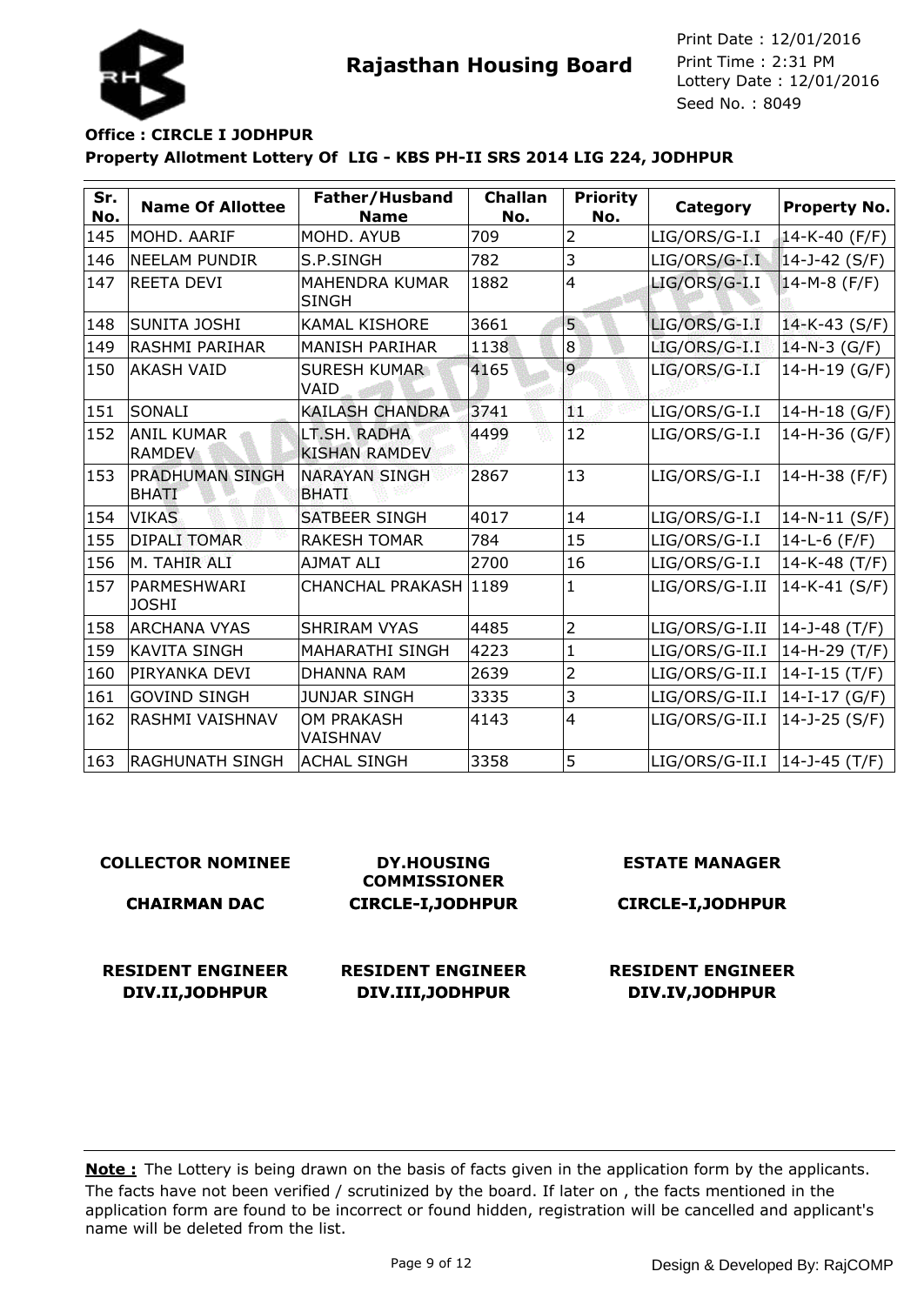



## **Property Allotment Lottery Of LIG - KBS PH-II SRS 2014 LIG 224, JODHPUR Office : CIRCLE I JODHPUR**

| Sr.<br>No. | <b>Name Of Allottee</b>                  | Father/Husband<br><b>Name</b>     | <b>Challan</b><br>No. | <b>Priority</b><br>No. | Category                       | <b>Property No.</b> |
|------------|------------------------------------------|-----------------------------------|-----------------------|------------------------|--------------------------------|---------------------|
| 164        | <b>LAXMAN SINGH</b><br><b>RAJPUROHIT</b> | <b>AKHE SINGH</b>                 | 3359                  | 6                      | LIG/ORS/G-II.I                 | $14-I-18$ (G/F)     |
| 165        | <b>CHAIN SINGH</b><br><b>RAJPUROHIT</b>  | <b>ACHAL SINGH</b>                | 3639                  | $\overline{7}$         | LIG/ORS/G-II.I   14-H-13 (T/F) |                     |
| 166        | SITA RAM PRAJAPATI   PANNA RAM           |                                   | 4338                  | 8                      | LIG/ORS/G-II.I                 | $14 - N - 12$ (S/F) |
| 167        | <b>DHANRAJ</b>                           | <b>DEV RAM</b>                    | 60013                 | $\overline{9}$         | LIG/ORS/G-II.I                 | 14-H-20 (G/F)       |
| 168        | <b>HARDAYAL SINGH</b>                    | SHETAN SINGH                      | 1677                  | 10                     | LIG/ORS/G-II.I                 | 14-K-9 (S/F)        |
| 169        | <b>SARASWATI</b>                         | <b>GANPAT DAS</b>                 | 60014                 | ЯT                     | LIG/ORS/G-II.I                 | 14-I-10 (S/F)       |
| 170        | NIKITA GODIYA                            | <b>HIRENDER GODIYA</b>            | 1414                  | 12 <sub>12</sub>       | LIG/ORS/G-II.I                 | 14-H-44 (S/F)       |
| 171        | <b>CHANDRA PRAKASH</b><br><b>BOHRA</b>   | <b>KUMMAN DAS</b><br><b>BOHRA</b> | 2150                  | 13                     | LIG/ORS/G-II.I                 | 14-H-22 (F/F)       |
| 172        | <b>MOHITA ROKANA</b>                     | <b>AMICHAN ROKANA</b>             | 4472                  | 14                     | LIG/ORS/G-II.I                 | $ 14-K-39(F/F) $    |
| 173        | <b>GANGA CHHETRI</b>                     | G.B. CHHETRI                      | 4150                  | 15                     | LIG/ORS/G-II.I                 | $14 - J - 11$ (S/F) |
| 174        | <b>JITMAL</b>                            | <b>NAKHAT MAL</b>                 | 2128                  | 16                     | LIG/ORS/G-II.I                 | $14-M-1$ (G/F)      |
| 175        | <b>SAJID KHA</b>                         | <b>SADIK KHA</b>                  | 707                   | 17                     | LIG/ORS/G-II.I                 | 14-H-15 (T/F)       |
| 176        | SANGEETA BADHANA JAIDAYAL BUDHANA        |                                   | 4242                  | 18                     | LIG/ORS/G-II.I                 | $14-L-9$ (S/F)      |
| 177        | <b>DHANI DEVI</b>                        | <b>KALARAM</b>                    | 1202                  | 19                     | LIG/ORS/G-II.I                 | 14-J-9 $(S/F)$      |
| 178        | KISNA                                    | <b>SURESH KUMAR</b>               | 60015                 | 20                     | LIG/ORS/G-II.I                 | 14-J-44 (S/F)       |
| 179        | <b>NARANARAM</b>                         | <b>SONA RAM</b>                   | 1807                  | 21                     | LIG/ORS/G-II.I                 | 14-L-16 (T/F)       |
| 180        | RANJITA BUDHWANI                         | <b>HARISH BUDHWANI</b>            | 2713                  | 22                     | LIG/ORS/G-II.I                 | 14-M-15 (T/F)       |
| 181        | <b>TIKU RAM</b>                          | <b>GULARAM</b>                    | 60016                 | 24                     | LIG/ORS/G-II.I                 | 14-J-26 $(S/F)$     |
| 182        | <b>SATYNARYAN</b>                        | <b>TIKAMCHAND</b>                 | 2127                  | 25                     | LIG/ORS/G-II.I                 | $14 - J - 31$ (T/F) |
| 183        | <b>NEMA RAM</b>                          | <b>DANA RAM</b>                   | 3423                  | 26                     | LIG/ORS/G-II.I                 | $14-K-4$ (G/F)      |
| 184        | <b>MAHESH CHANDRA</b><br><b>VYAS</b>     | LT. JETHMAL VYAS                  | 1430                  | 27                     | LIG/ORS/G-II.I                 | 14-J-17 (G/F)       |

#### **COLLECTOR NOMINEE**

#### **CHAIRMAN DAC**

**RESIDENT ENGINEER DIV.II,JODHPUR**

**COMMISSIONER CIRCLE-I,JODHPUR**

**DY.HOUSING**

#### **ESTATE MANAGER**

### **CIRCLE-I,JODHPUR**

# **RESIDENT ENGINEER DIV.III,JODHPUR**

## **RESIDENT ENGINEER DIV.IV,JODHPUR**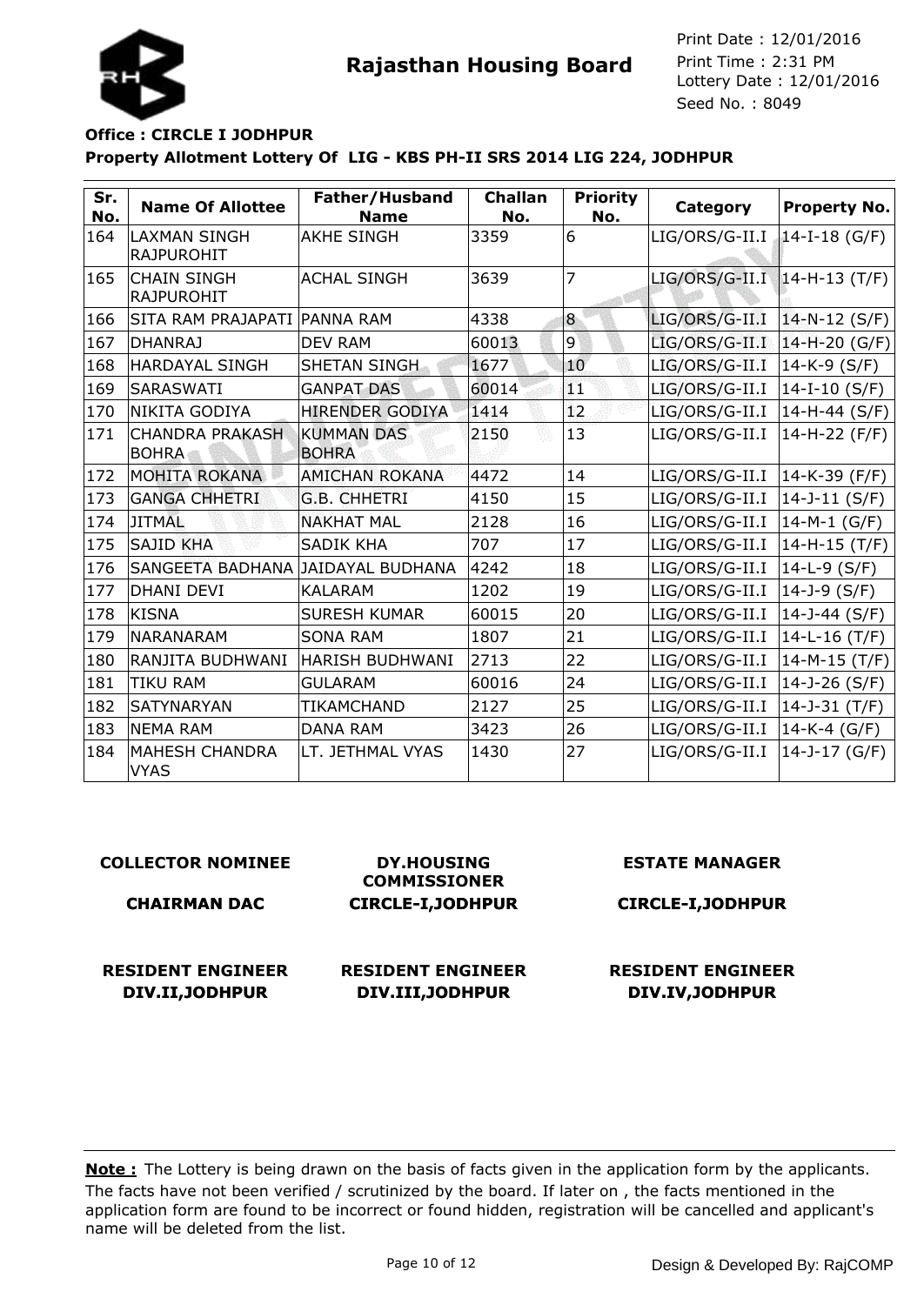



## **Property Allotment Lottery Of LIG - KBS PH-II SRS 2014 LIG 224, JODHPUR Office : CIRCLE I JODHPUR**

| Sr.<br>No. | <b>Name Of Allottee</b>                | Father/Husband<br><b>Name</b>          | <b>Challan</b><br>No. | <b>Priority</b><br>No. | Category                        | <b>Property No.</b> |
|------------|----------------------------------------|----------------------------------------|-----------------------|------------------------|---------------------------------|---------------------|
| 185        | <b>PAPU SINGH</b><br><b>RAJPUROHIT</b> | <b>LAL SINGH</b>                       | 3638                  | 28                     | LIG/ORS/G-II.I                  | 14-I-2 (G/F)        |
| 186        | VINA                                   | <b>CUNILAL</b>                         | 2126                  | 29                     | LIG/ORS/G-II.I   14-K-12 (S/F)  |                     |
| 187        | <b>SUMAN</b>                           | <b>JITENDRA</b>                        | 60017                 | 30                     | LIG/ORS/G-II.I                  | $14 - J - 4$ (G/F)  |
| 188        | <b>CHAIN SINGH</b><br><b>RATHORE</b>   | <b>BACHAN SINGH</b><br><b>RATHORE</b>  | 1154                  | 31                     | LIG/ORS/G-II.I                  | $14-H-17 (G/F)$     |
| 189        | <b>ARJUN PRAJAPAT</b>                  | <b>GHEWAR RAM</b>                      | 2621                  | 32                     | LIG/ORS/G-II.I   14-K-32 (T/F)  |                     |
| 190        | <b>DINESH MUNDEL</b>                   | <b>MOHAN RAM</b>                       | 60018                 | 33                     | LIG/ORS/G-II.I                  | $ 14-L-3(G/F) $     |
| 191        | MAHENDRA JUNAGAL LT. BHANARAM          |                                        | 2891                  | ű.                     | LIG/ORS/G-II.II   14-N-7 (F/F)  |                     |
| 192        | <b>MANOJ KUMAR</b><br><b>PUROHIT</b>   | <b>MOHAN PRAKASH</b><br><b>PUROHIT</b> | 2854                  | $\overline{2}$         | $LIG/ORS/G-II.II$ 14-J-23 (F/F) |                     |
| 193        | <b>RAJU SINGH</b>                      | <b>INDU SINGH</b>                      | 4224                  | 3                      | LIG/ORS/G-II.II   14-J-19 (G/F) |                     |
| 194        | <b>MANISH KUMAR</b><br><b>VYAS</b>     | <b>GOVID VALLABH</b><br><b>VYAS</b>    | 1674                  | $\overline{4}$         | $LIG/ORS/G-II.II$ 14-I-20 (G/F) |                     |
| 195        | <b>SURNDER SINGH</b><br><b>RATHORE</b> | <b>BHOJ RAJ SINGH</b><br><b>RATORE</b> | 4222                  | 5                      | LIG/ORS/G-II.II   14-J-32 (T/F) |                     |
| 196        | <b>IPHUKRAJ</b>                        | <b>LABURAM</b>                         | 60019                 | $\mathbf{1}$           | LIG/ORS/G-IV                    | 14-I-16 $(T/F)$     |
| 197        | <b>CHANCHAL</b>                        | <b>BABU LAL</b><br><b>CHAWARIYA</b>    | 60020                 | $\overline{2}$         | LIG/ORS/G-IV                    | 14-H-40 (F/F)       |
| 198        | ISHANTI                                | <b>RAMLAL</b>                          | 3784                  | 3                      | LIG/ORS/G-IV                    | 14-L-10 (S/F)       |
| 199        | <b>LALITA DEVI</b><br>SHARMA           | <b>CHHAGAN LAL</b><br><b>SHARMA</b>    | 60024                 | $\mathbf{1}$           | $LIG/ORS/G-IX.I$ 14-K-19 (G/F)  |                     |
| 200        | <b>BIKHAM CHAND</b>                    | <b>SUND DAS</b>                        | 60023                 | 3                      | $LIG/ORS/G-VIII$ 14-H-35 (G/F)  |                     |

**List of remaining Houses (24) :**

**14-J-3, 14-K-17, 14-K-18, 14-N-2, 14-H-37, 14-I-7, 14-I-21, 14-J-7, 14-J-24, 14-J-39, 14-K-8, 14-K-21, 14-H-43, 14-I-25, 14-J-43, 14-M-11, 14-N-10, 14-J-14, 14-J-29, 14-K-14, 14-K-16,**

| <b>COLLECTOR NOMINEE</b>                    | <b>DY.HOUSING</b><br><b>COMMISSIONER</b>     | <b>ESTATE MANAGER</b>                       |
|---------------------------------------------|----------------------------------------------|---------------------------------------------|
| <b>CHAIRMAN DAC</b>                         | <b>CIRCLE-I, JODHPUR</b>                     | <b>CIRCLE-I, JODHPUR</b>                    |
| <b>RESIDENT ENGINEER</b><br>DIV.II, JODHPUR | <b>RESIDENT ENGINEER</b><br>DIV.III, JODHPUR | <b>RESIDENT ENGINEER</b><br>DIV.IV, JODHPUR |